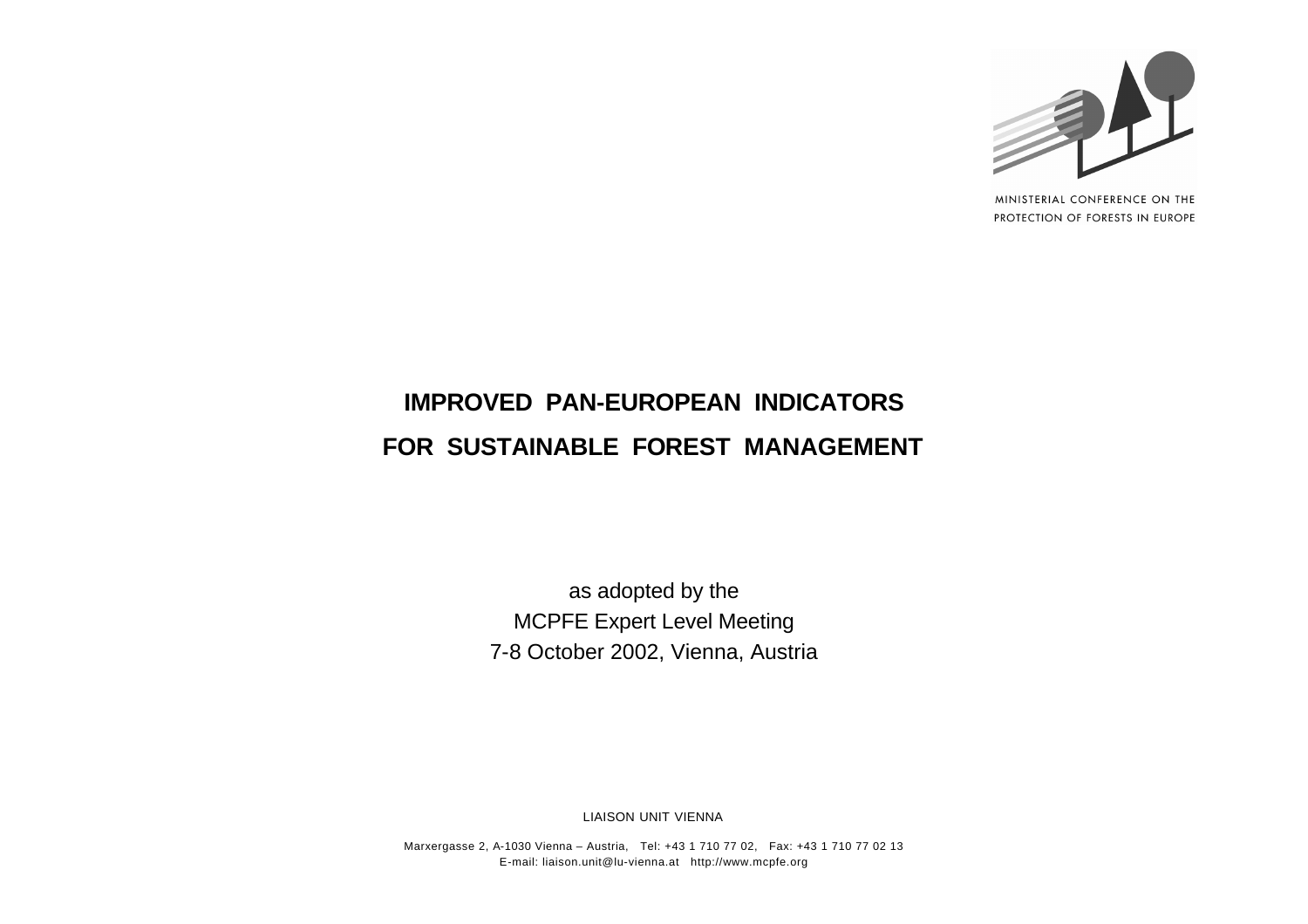#### **INTRODUCTION**

Since the first set of Pan-European Indicators for Sustainable Forest Management (SFM) had been developed in the early 90s, experience has shown that criteria and indicators are a very important tool for European forest policy. In the meantime knowledge and data collection systems as well as information needs have gradually developed further. Thus, initiated through the Lisbon Conference in 1998, the Ministerial Conference on the Protection of Forests in Europe (MCPFE) decided to improve the existing set of Pan-European Indicators for SFM.

This document contains the improved set of quantitative and qualitative Pan-European Indicators for Sustainable Forest Management.

An Advisory Group<sup>1</sup>, representing relevant organisations in Europe, was formed to ensure that best use is made of the existing knowledge on indicators and data collection aspects in Europe and to assist the MCPFE during the improvement process. The Advisory Group consulted with a wide range of experts through a series of four workshops. These workshops ensured that the diversity of national situations and experiences as well as the work undertaken by various bodies in Europe were adequately reflected. The first MCPFE Workshop on the Improvement of Pan-European Indicators for SFM was held in March 2001 in Triesenberg, Liechtenstein. The second workshop took place in September 2001 in Copenhagen, Denmark, the third one in January 2002 in Budapest, Hungary. The fourth and final workshop was convened in May 2002 in Camigliatello Silano, Italy.

The indicators under all criteria, as presented in this document, are results of these four workshops and the work of the Advisory Group. The improved Pan-European Indicators for Sustainable Forest Management have been adopted at expert level at the MCPFE Expert Level Meeting, 7-8 October 2002 in Vienna, Austria.

More detailed information on rationales, international data providers, measurement units, current periodicity of data availability as well as underlying definitions is given in the supplementary documents "Background Information for Improved Pan-European Indicators for Sustainable Forest Management" and "Relevant Definitions Used for the Improved Pan-European Indicators for Sustainable Forest Management".

<sup>&</sup>lt;sup>1</sup> Members of the Advisory Group were: Mr. Michael Köhl (IUFRO/UNECE Team of Specialists TBFRA 2000), Mr. Thomas Haußmann (ICP Forests), Mr. Tor-Björn Larsson (European Environment Agency), Mr. Risto Päivinen (European Forest Institute), Mr. Derek Peare (IWGFS/Eurostat) and Mr. Christopher Prins (UNECE/FAO).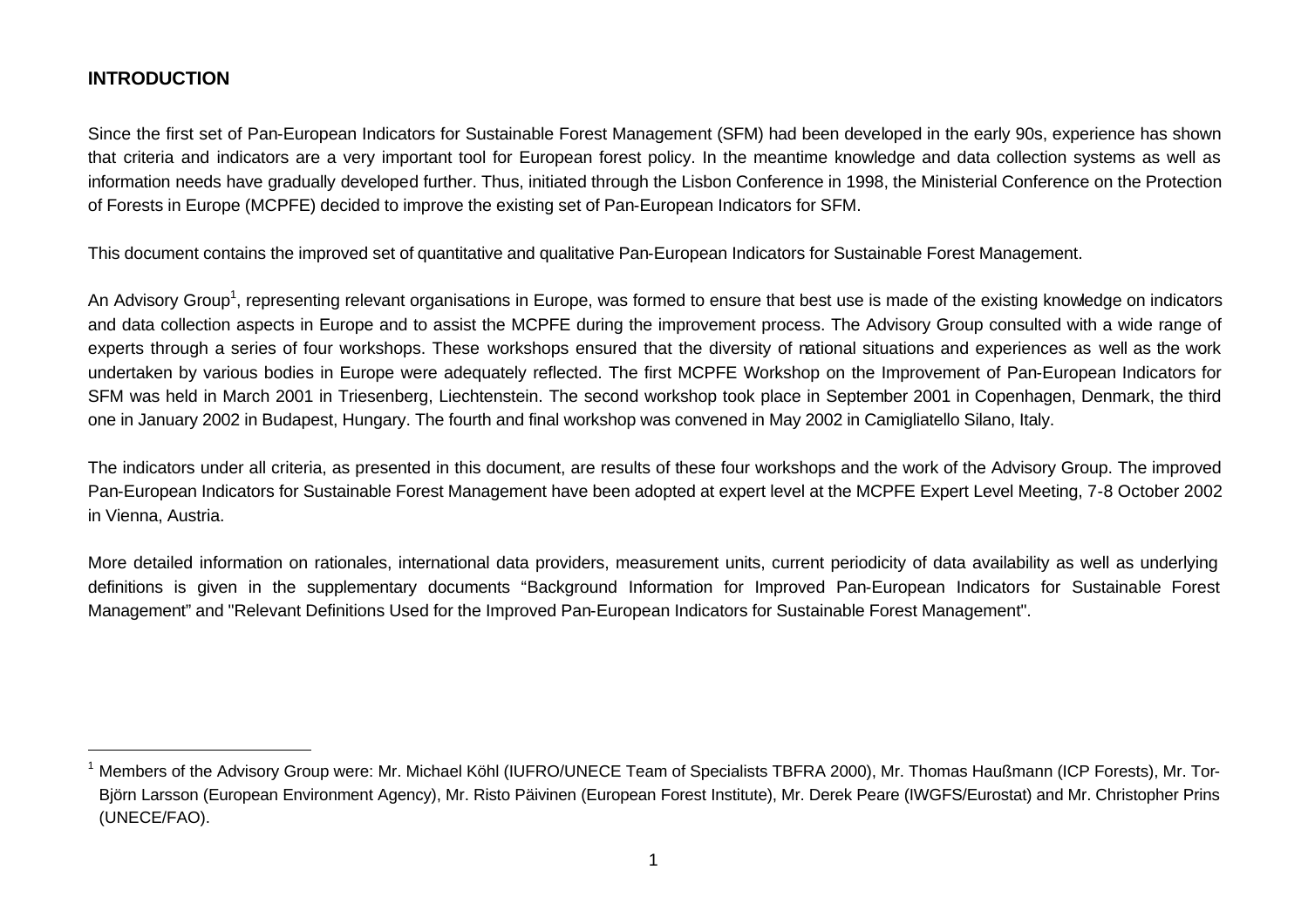# **1. QUANTITATIVE INDICATORS**

| <b>Criteria</b>                                                                                                                                   | No. | <b>Indicator</b>                                                                                                                                          | <b>Full text</b>                                                                                                                                                                 |  |  |
|---------------------------------------------------------------------------------------------------------------------------------------------------|-----|-----------------------------------------------------------------------------------------------------------------------------------------------------------|----------------------------------------------------------------------------------------------------------------------------------------------------------------------------------|--|--|
| C 1: Maintenance<br>and Appropriate<br>Enhancement of<br><b>Forest Resources</b><br>and their Contri-<br>bution to Global<br><b>Carbon Cycles</b> | 1.1 | Forest area                                                                                                                                               | Area of forest and other wooded land, classified by forest type and by availability for wood supply,<br>and share of forest and other wooded land in total land area             |  |  |
|                                                                                                                                                   | 1.2 | Growing stock                                                                                                                                             | Growing stock on forest and other wooded land, classified by forest type and by availability for<br>wood supply                                                                  |  |  |
|                                                                                                                                                   | 1.3 | Age structure and/or diameter<br>distribution                                                                                                             | Age structure and/or diameter distribution of forest and other wooded land, classified by forest type<br>and by availability for wood supply                                     |  |  |
|                                                                                                                                                   | 1.4 | Carbon stock                                                                                                                                              | Carbon stock of woody biomass and of soils on forest and other wooded land                                                                                                       |  |  |
| C 2: Maintenance                                                                                                                                  | 2.1 | Deposition of air pollutants                                                                                                                              | Deposition of air pollutants on forest and other wooded land, classified by N, S and base cations                                                                                |  |  |
| of Forest Ecosys-<br>tem Health and<br>Vitality                                                                                                   | 2.2 | Soil condition                                                                                                                                            | Chemical soil properties (pH, CEC, C/N, organic C, base saturation) on forest and other wooded<br>land related to soil acidity and eutrophication, classified by main soil types |  |  |
|                                                                                                                                                   | 2.3 | Defoliation                                                                                                                                               | Defoliation of one or more main tree species on forest and other wooded land in each of the<br>defoliation classes "moderate", "severe" and "dead"                               |  |  |
|                                                                                                                                                   | 2.4 | Forest damage<br>Forest and other wooded land with damage, classified by primary damaging agent (abiotic, biotic<br>and human induced) and by forest type |                                                                                                                                                                                  |  |  |
| C 3: Maintenance<br>and Encourage-                                                                                                                | 3.1 | Increment and fellings                                                                                                                                    | Balance between net annual increment and annual fellings of wood on forest available for wood<br>supply                                                                          |  |  |
| ment of Productive                                                                                                                                | 3.2 | Roundwood                                                                                                                                                 | Value and quantity of marketed roundwood                                                                                                                                         |  |  |
| <b>Functions of For-</b><br>ests (Wood and<br>Non-Wood)                                                                                           | 3.3 | Non-wood goods                                                                                                                                            | Value and quantity of marketed non-wood goods from forest and other wooded land                                                                                                  |  |  |
|                                                                                                                                                   | 3.4 | Services                                                                                                                                                  | Value of marketed services on forest and other wooded land                                                                                                                       |  |  |
|                                                                                                                                                   | 3.5 | Forests under management<br>plans                                                                                                                         | Proportion of forest and other wooded land under a management plan or equivalent                                                                                                 |  |  |
| C 4: Maintenance,<br>Conservation and<br>Appropriate En-<br>hancement of                                                                          | 4.1 | Tree species composition                                                                                                                                  | Area of forest and other wooded land, classified by number of tree species occurring and by forest<br>type                                                                       |  |  |
|                                                                                                                                                   | 4.2 | Regeneration                                                                                                                                              | Area of regeneration within even-aged stands and uneven-aged stands, classified by regeneration<br>type                                                                          |  |  |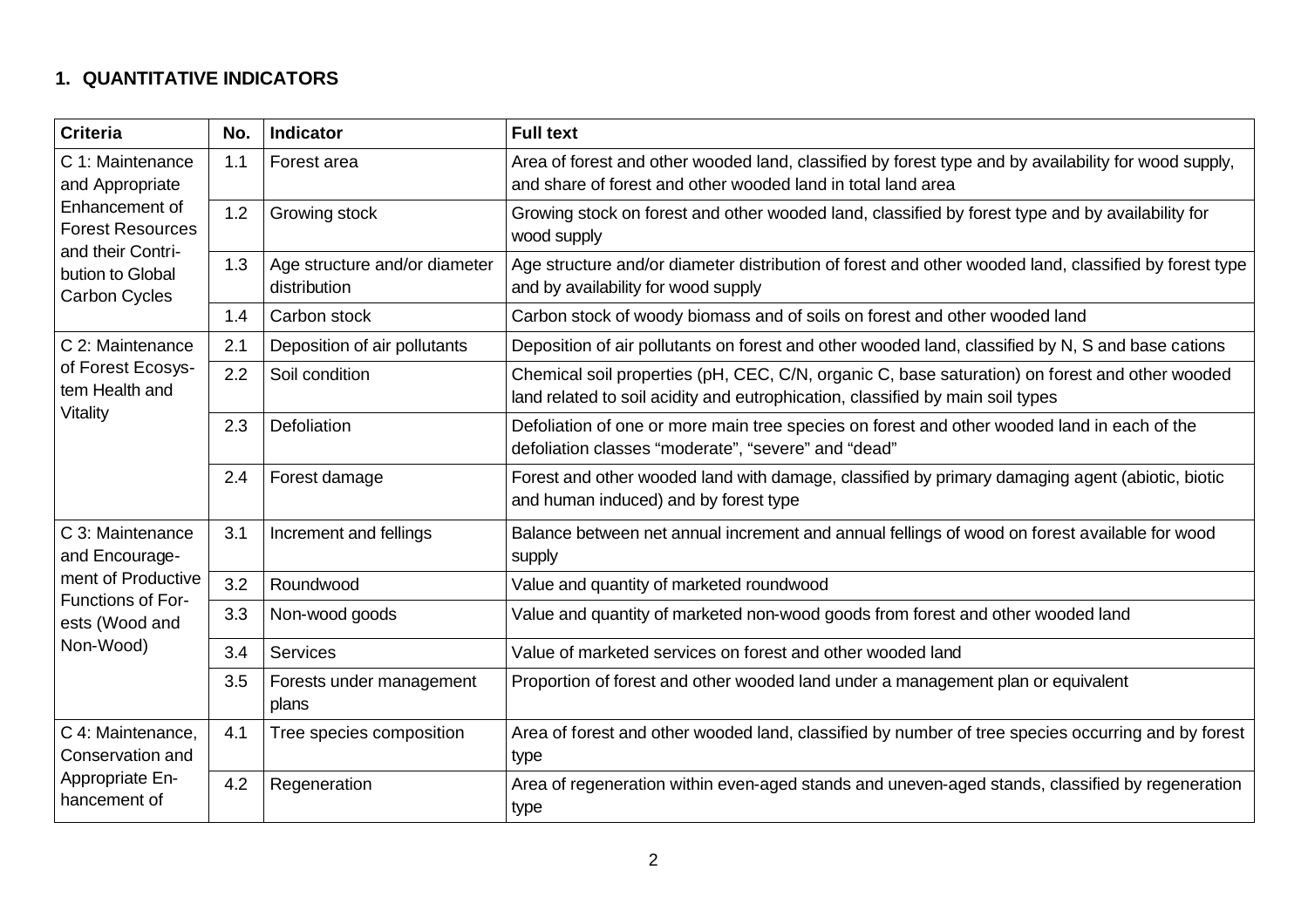| <b>Criteria</b>                                                                                                                                  | No. | <b>Indicator</b>                                                                                                                                                    | <b>Full text</b>                                                                                                                                                                                        |  |  |
|--------------------------------------------------------------------------------------------------------------------------------------------------|-----|---------------------------------------------------------------------------------------------------------------------------------------------------------------------|---------------------------------------------------------------------------------------------------------------------------------------------------------------------------------------------------------|--|--|
| <b>Biological Diversity</b><br>in Forest Ecosys-<br>tems                                                                                         | 4.3 | <b>Naturalness</b>                                                                                                                                                  | Area of forest and other wooded land, classified by "undisturbed by man", by "semi-natural" or by<br>"plantations", each by forest type                                                                 |  |  |
|                                                                                                                                                  | 4.4 | Introduced tree species                                                                                                                                             | Area of forest and other wooded land dominated by introduced tree species                                                                                                                               |  |  |
|                                                                                                                                                  | 4.5 | Deadwood                                                                                                                                                            | Volume of standing deadwood and of lying deadwood on forest and other wooded land classified by<br>forest type                                                                                          |  |  |
|                                                                                                                                                  | 4.6 | Genetic resources                                                                                                                                                   | Area managed for conservation and utilisation of forest tree genetic resources (in situ and ex situ<br>gene conservation) and area managed for seed production                                          |  |  |
|                                                                                                                                                  | 4.7 | Landscape pattern                                                                                                                                                   | Landscape-level spatial pattern of forest cover                                                                                                                                                         |  |  |
|                                                                                                                                                  | 4.8 | Threatened forest species<br>Number of threatened forest species, classified according to IUCN Red List categories in relation<br>to total number of forest species |                                                                                                                                                                                                         |  |  |
|                                                                                                                                                  | 4.9 | <b>Protected forests</b>                                                                                                                                            | Area of forest and other wooded land protected to conserve biodiversity, landscapes and specific<br>natural elements, according to MCPFE Assessment Guidelines                                          |  |  |
| C 5: Maintenance<br>and Appropriate<br>Enhancement of<br><b>Protective Func-</b><br>tions in Forest<br>Management<br>(notably soil and<br>water) | 5.1 | Protective forests - soil, water<br>and other ecosystem functions                                                                                                   | Area of forest and other wooded land designated to prevent soil erosion, to preserve water<br>resources, or to maintain other forest ecosystem functions, part of MCPFE Class "Protective<br>Functions" |  |  |
|                                                                                                                                                  | 5.2 | Protective forests -<br>infrastructure and managed<br>natural resources                                                                                             | Area of forest and other wooded land designated to protect infrastructure and managed natural<br>resources against natural hazards, part of MCPFE Class "Protective Functions"                          |  |  |
| C 6: Maintenance                                                                                                                                 | 6.1 | Forest holdings                                                                                                                                                     | Number of forest holdings, classified by ownership categories and size classes                                                                                                                          |  |  |
| of other socio-<br>economic func-<br>tions and condi-<br>tions                                                                                   | 6.2 | Contribution of forest sector to<br><b>GDP</b>                                                                                                                      | Contribution of forestry and manufacturing of wood and paper products to gross domestic product                                                                                                         |  |  |
|                                                                                                                                                  | 6.3 | Net revenue                                                                                                                                                         | Net revenue of forest enterprises                                                                                                                                                                       |  |  |
|                                                                                                                                                  | 6.4 | <b>Expenditures for services</b>                                                                                                                                    | Total expenditures for long-term sustainable services from forests                                                                                                                                      |  |  |
|                                                                                                                                                  | 6.5 | Forest sector workforce                                                                                                                                             | Number of persons employed and labour input in the forest sector, classified by gender and age<br>group, education and job characteristics                                                              |  |  |
|                                                                                                                                                  | 6.6 |                                                                                                                                                                     | Occupational safety and health   Frequency of occupational accidents and occupational diseases in forestry                                                                                              |  |  |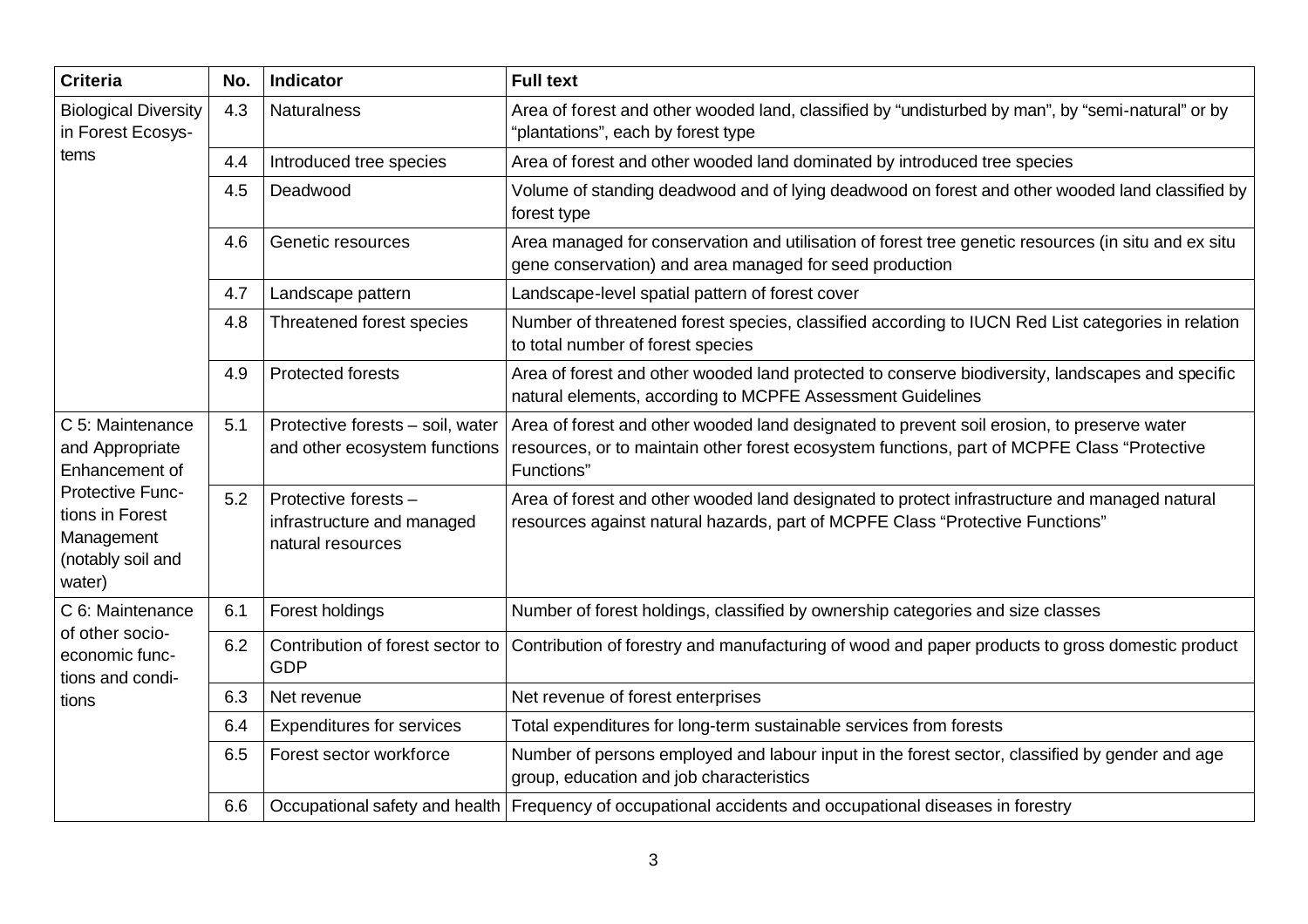| <b>Criteria</b> | No.  | <b>Indicator</b>              | <b>Full text</b>                                                                                                                        |
|-----------------|------|-------------------------------|-----------------------------------------------------------------------------------------------------------------------------------------|
|                 | 6.7  | Wood consumption              | Consumption per head of wood and products derived from wood                                                                             |
|                 | 6.8  | Trade in wood                 | Imports and exports of wood and products derived from wood                                                                              |
|                 | 6.9  | Energy from wood resources    | Share of wood energy in total energy consumption, classified by origin of wood                                                          |
|                 | 6.10 | Accessibility for recreation  | Area of forest and other wooded land where public has a right of access for recreational purposes<br>and indication of intensity of use |
|                 | 6.11 | Cultural and spiritual values | Number of sites within forest and other wooded land designated as having cultural or spiritual<br>values                                |

 $\Sigma$  = 35 quantitative indicators